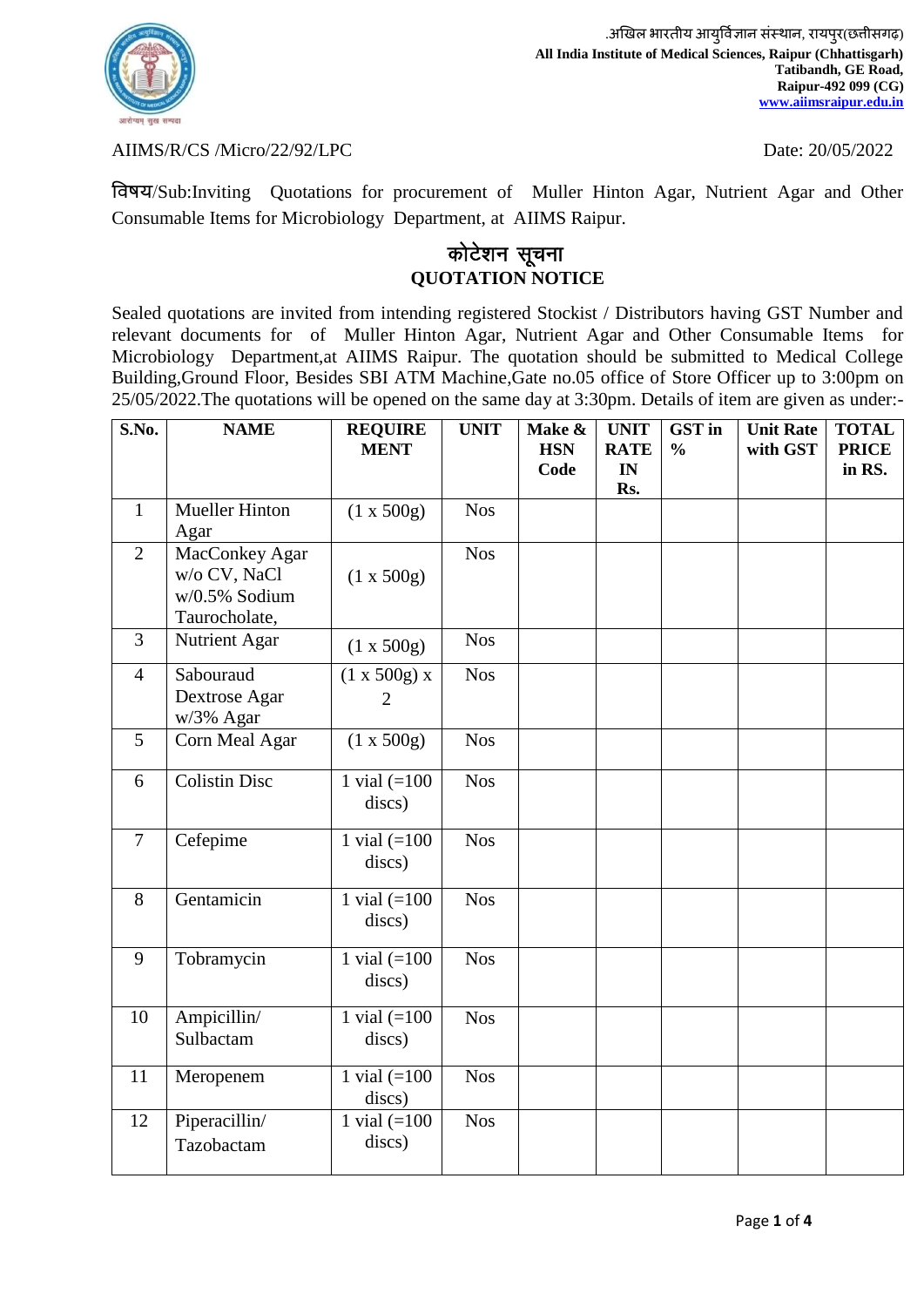| 13 | Ciprofloxacin              | 1 vial $(=100$<br>discs)            | <b>Nos</b> |  |  |  |
|----|----------------------------|-------------------------------------|------------|--|--|--|
| 14 | Co-trimoxazole             | 1 vial $(=100$<br>discs)            | <b>Nos</b> |  |  |  |
| 15 | Levofloxacin               | 1 vial $(=100$<br>discs)            | <b>Nos</b> |  |  |  |
| 16 | Imipenem                   | 1 vial $(=100$<br>discs)            | <b>Nos</b> |  |  |  |
| 17 | Cefuroxime                 | 1 vial $(=100$<br>discs)            | <b>Nos</b> |  |  |  |
| 18 | Cefoxitin                  | 1 vial $(=100$<br>$discs)$ x 3      | <b>Nos</b> |  |  |  |
| 19 | Ampicillin                 | 1 vial $(=100$<br>discs)            |            |  |  |  |
| 20 | Amikacin                   | 1 vial $(=100$<br>discs)            |            |  |  |  |
| 21 | Amoxyclav                  | 1 vial $(=100$<br>discs)            |            |  |  |  |
| 22 | Ceftriaxone                | 1 vial $(=100$<br>discs)            |            |  |  |  |
| 23 | Ceftazidime                | 1 vial $(=100$<br>discs)            |            |  |  |  |
| 24 | Penicillin G               | 1 vial $(=100$<br>discs)            |            |  |  |  |
| 25 | Erythromycin               | 1 vial $(=100$<br>discs)            |            |  |  |  |
| 26 | Clindamycin                | 1 vial $(=100$<br>discs)            |            |  |  |  |
| 27 | Linezolid                  | 1 vial $(=100$<br>discs)            |            |  |  |  |
| 28 | Vancomycin                 | 1 vial $(=100$<br>discs)            |            |  |  |  |
| 29 | Cefoperazone/<br>Sulbactam | 1 vial $(=\overline{100}$<br>discs) |            |  |  |  |
| 30 | <b>ONPG</b> disc           | (1 x 50)<br>disc)                   |            |  |  |  |
| 31 | <b>Oxidase Disc</b>        | (1 x 50)<br>$disc)$ x 2             |            |  |  |  |
| 32 | Gram Stain Kit             | $(1 \times 125 \text{ ml})$         |            |  |  |  |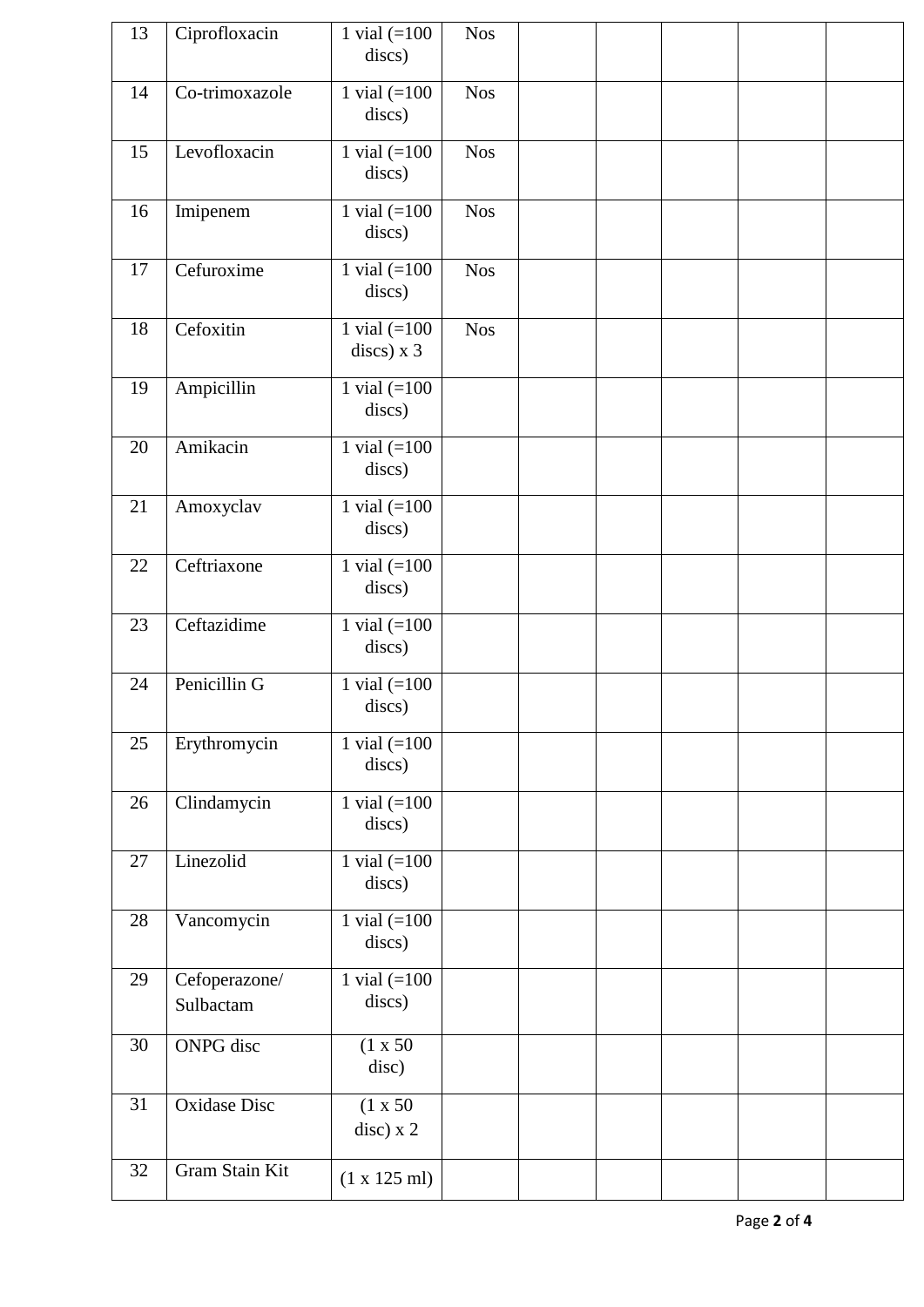|    |                          | x <sub>5</sub>    |  |  |  |
|----|--------------------------|-------------------|--|--|--|
| 33 | Kovac's Indole           | $1 \times 100$ ml |  |  |  |
|    | Reagent                  |                   |  |  |  |
| 34 | Methyl Red               | 1 x 100 ml        |  |  |  |
|    | Indicator                |                   |  |  |  |
|    |                          |                   |  |  |  |
| 35 | <b>Barritt Reagent A</b> | $1 \times 100$ ml |  |  |  |
| 36 | <b>Barritt Reagent B</b> | 1 x 100 ml        |  |  |  |
| 37 | Gridded Cellulose        | $(100 \times 1)$  |  |  |  |
|    | Nitrate Membrane,        | $no.)$ x 2        |  |  |  |
|    | Sterile-diameter         |                   |  |  |  |
|    | 47mm, Pore size          |                   |  |  |  |
|    | $0.22 \mu m$ ,           |                   |  |  |  |
|    | Individually             |                   |  |  |  |
|    | Packed                   |                   |  |  |  |
| 38 | Stainless steel          | (1 x 2 no.) x     |  |  |  |
|    | forceps Pointed (6       | 2                 |  |  |  |
|    | inch)                    |                   |  |  |  |

## **Terms & Conditions.**

- 1. Rate should be mentioned in words & figures both.
- 2. **GST rates applicable** on your quoted item may please be confirmed.
- 3. Delivery Schedule- within 15 days from the date of issue of P.O.
- 4. No additional documents related to this NIQ will be entertained after NIQ opened.
- 5. Price should be F.O.R. for Destinatin basis (i.e.Concerned Department).
- 6. [LD@0.5%](mailto:LD@0.5%25) of delayed supply per week or part week for delay of supply of material subject to maximum upto 10% of delayed supply should be deducted.
- 7. Quotation No/Name and Due date of opening must be written on top of the envelop.
- 8. **The GST registration details may please be furnished.**
- **9.** Please confirm if there any change (Upward/Reduction) in your **Basic Price** structure. And you are also requested to pass the Input Credit as per the following **Anti Profitering Clause** of GST.**"Upon Implementation of GST, any reduction in the rate of tax on supply of goods or service or the benefit of input tax credit shall be passed on to AIIMS Raipur by way of commensurate reduction in the prices"**
- 10. Brand & Make should be clearly mentioned in offers
- 11. AIIMS Raipur reserved the rights to place order for full or part quantity to one or more firm.
- 12. Validity of offer should not be less than 90 days.
- 13. Supply,Installation and Commissioning will be done by firm (if applicable).
- 14. The quantity shown in above column are totally tentative, it may be increase and decrease at the time of placement of purchase order.

 Sr.Procu.Cum-Stores Officer AIIMS Raipur (C.G.)